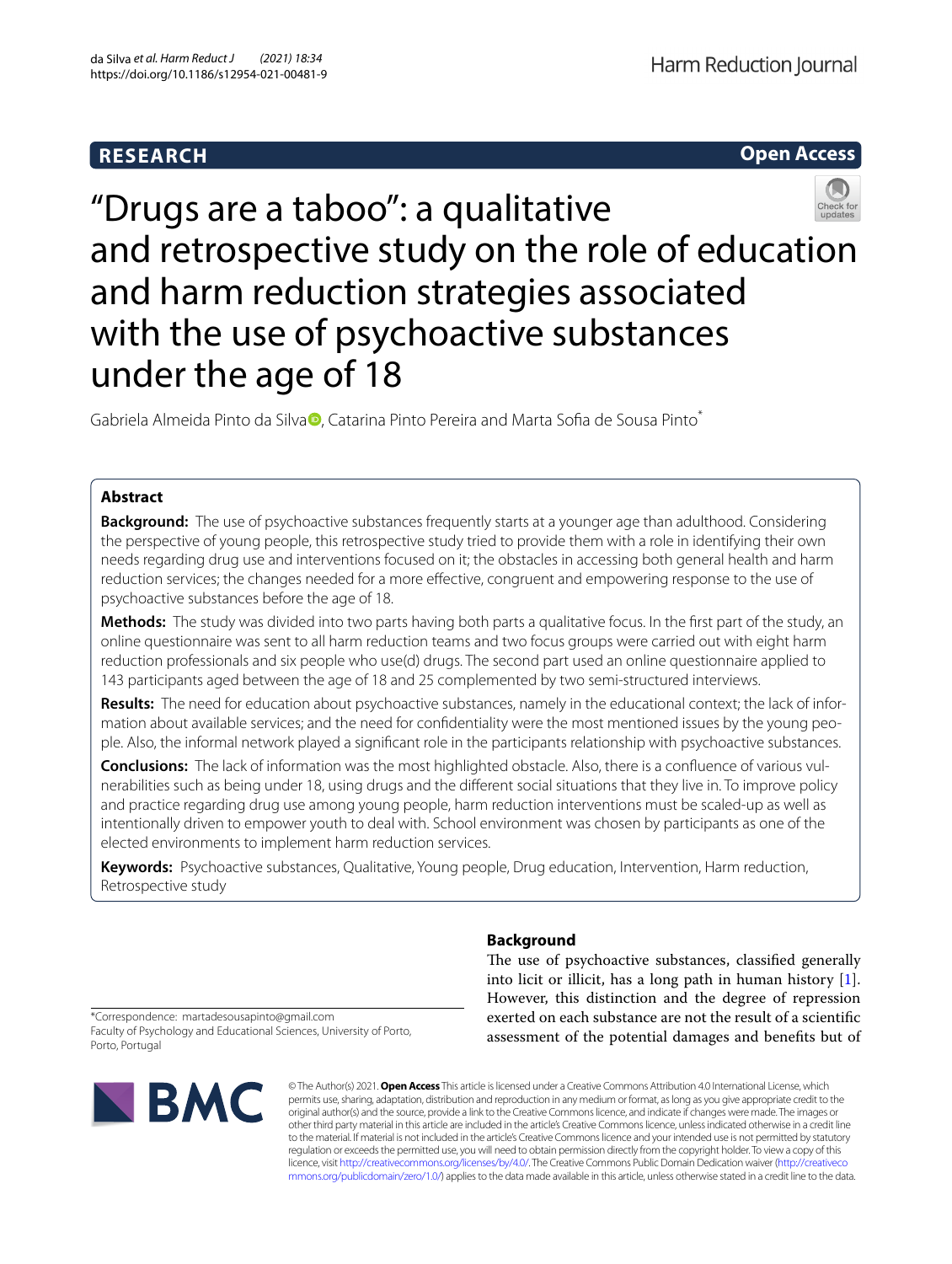political ideologies [[1\]](#page-8-0). Considering this, the term "drug" or "psychoactive substances" used in this article refers to both.

Adolescence is a privileged time for experimentation and risk behaviours such as using psychoactive substances  $[2-5]$  $[2-5]$  $[2-5]$  as reflected in many of the statistical studies  $[6, 7]$  $[6, 7]$  $[6, 7]$ . The adolescent is biased by more mature limbic regions to less mature prefrontal regions [[8\]](#page-8-5), continuously referred as an important region for cognitive control  $[8, 9]$  $[8, 9]$  $[8, 9]$ . The strengthening of connections within these two regions may provide an explanation for the changes in impulsivity and risk taking observed across development [\[9](#page-8-6)].

Using drugs is considered a risk behaviour as it can compromise, directly or indirectly, the psychosocial aspects of the adolescents' development [[3](#page-8-7), [10,](#page-8-8) [11](#page-8-9)]. However, this behaviour cannot be seen as problematic per se due to the fact that not all drug use in adolescence will become problematic or chronic  $[10, 12-14]$  $[10, 12-14]$  $[10, 12-14]$  $[10, 12-14]$ . In that sense, there is the need to explore holistic approaches that avoid censorship and pathologization [\[11](#page-8-9), [12,](#page-8-10) [14](#page-8-11)] while accommodating two functions of drug use that should not be ignored: exploration and experimentation [[2,](#page-8-1) [12](#page-8-10), [15\]](#page-8-12). Hence, drug use may play a developmental function that must be taken into consideration in interventions with young people  $[11–16]$  $[11–16]$  $[11–16]$  $[11–16]$ . Seeing it as an exploratory behaviour gives the opportunity for the adolescent to have a participative role in their social environment [[17\]](#page-8-14) encompassing organizations that work with this target group  $[18, 19]$  $[18, 19]$  $[18, 19]$ . The adolescents' views about institutions and services reveal some obstacles towards their intervention. The most mentioned obstacle is confdentiality [\[20,](#page-8-17) [21](#page-8-18)] that when breached can lead to a feeling of mistrust in the institution  $[22-24]$  $[22-24]$ . Also, there is some evidence of a lack of information on how and where community services can be reached  $[16, 24]$  $[16, 24]$  $[16, 24]$ . These conclusions may unfold the lack of health literacy, an important tool to empower people to use and access efectively the information in order to have more control over their health [[25,](#page-8-21) [26\]](#page-9-0).

Being adolescence a privileged period for developing interventions that promote an empowered and an informed decision-making [[27,](#page-9-1) [28](#page-9-2)], a possible solution is to invest in health education during this development stage [[25,](#page-8-21) [26](#page-9-0), [28–](#page-9-2)[30](#page-9-3)]. Schools, as an organization that reaches a larger number of adolescents, may be one of the most adequate contexts to promote health literacy [\[28\]](#page-9-2) in various domains such as drug use. One of the promising strategies to address it is thought to be harm reduction philosophy [\[15](#page-8-12), [31](#page-9-4)[–33](#page-9-5)] since it allows a more pragmatic and fexible response to drug use in adolescents [[15,](#page-8-12) [31–](#page-9-4) [33\]](#page-9-5), and it can become a link between them and other health and social services [[34](#page-9-6)[–36](#page-9-7)].

Despite these advantages, young people's attendance to harm reduction services is reduced  $[16, 35, 37]$  $[16, 35, 37]$  $[16, 35, 37]$  $[16, 35, 37]$  $[16, 35, 37]$  $[16, 35, 37]$  $[16, 35, 37]$  due to the lack of knowledge about its existence  $[16]$ ; the lack of adaptation to adolescents' drug use (e.g. smoking drugs vs injecting) [\[16](#page-8-13), [34](#page-9-6), [36](#page-9-7), [37](#page-9-9)]; and the resistance of young people to assume themselves as people who use psychoactive substances [[16,](#page-8-13) [36](#page-9-7)]. Also, age restrictions [[16](#page-8-13), [21,](#page-8-18) [34](#page-9-6), [35](#page-9-8), [37\]](#page-9-9) prevent the professionals from retrieving important information and it imposes an ambiguous role to their intervention with this public [[21,](#page-8-18) [34](#page-9-6)].

Hence, adolescents are seen as a vulnerable population due to their age  $[38]$  $[38]$ , but in reality, their vulnerability is systemic [[34,](#page-9-6) [37,](#page-9-9) [38\]](#page-9-10) because they are excluded from the provision of services that can be a gateway for intervention [\[38](#page-9-10)]. In addition, they are not heard in issues that concern them [[22,](#page-8-19) [39](#page-9-11)] such as in drug use [[40](#page-9-12), [41\]](#page-9-13).

In order to encompass the complexity of the problems that adolescents face and to design interventions that are relevant and congruent with their sociocultural characteristics [\[20,](#page-8-17) [27,](#page-9-1) [31](#page-9-4)] it is necessary to give the key actors of this phenomena a primary role in the research. This was the goal in this paper where the adolescents took up the expert role in identifying their own needs, the obstacles in accessing and using general health services, harm reduction services and in the development of possible changes in the feld of drug use in adolescence to build a more efective, congruent and empowering response.

For the purpose of this study, there was a division of the research questions<sup>1</sup> in two parts. In the first part, we sought to explore this phenomenon in Portugal giving voice to the experienced harm reduction professionals and people who use(d) drugs above the age of 18 based on the following research question:

1. From their perspective, how do they portray the phenomenon of the use of drugs by young people under the age of 18 having in consideration the dimension of this issue, the needs and the obstacles the adolescents face when using harm reduction services?

In the second part of this study, we sought to explore this phenomenon in Portugal through the lens of the young people based on the following research questions:

- 2. From the adolescents´ perspective:
	- a. How is education about drugs presented in the formal and informal contexts in Portugal?

<span id="page-1-0"></span> $1$  The research questions were constructed based on the acronym PICo. In qualitative research PICo stands for Population, Interest (that relates to a defned event, activity, experience or process) and Context.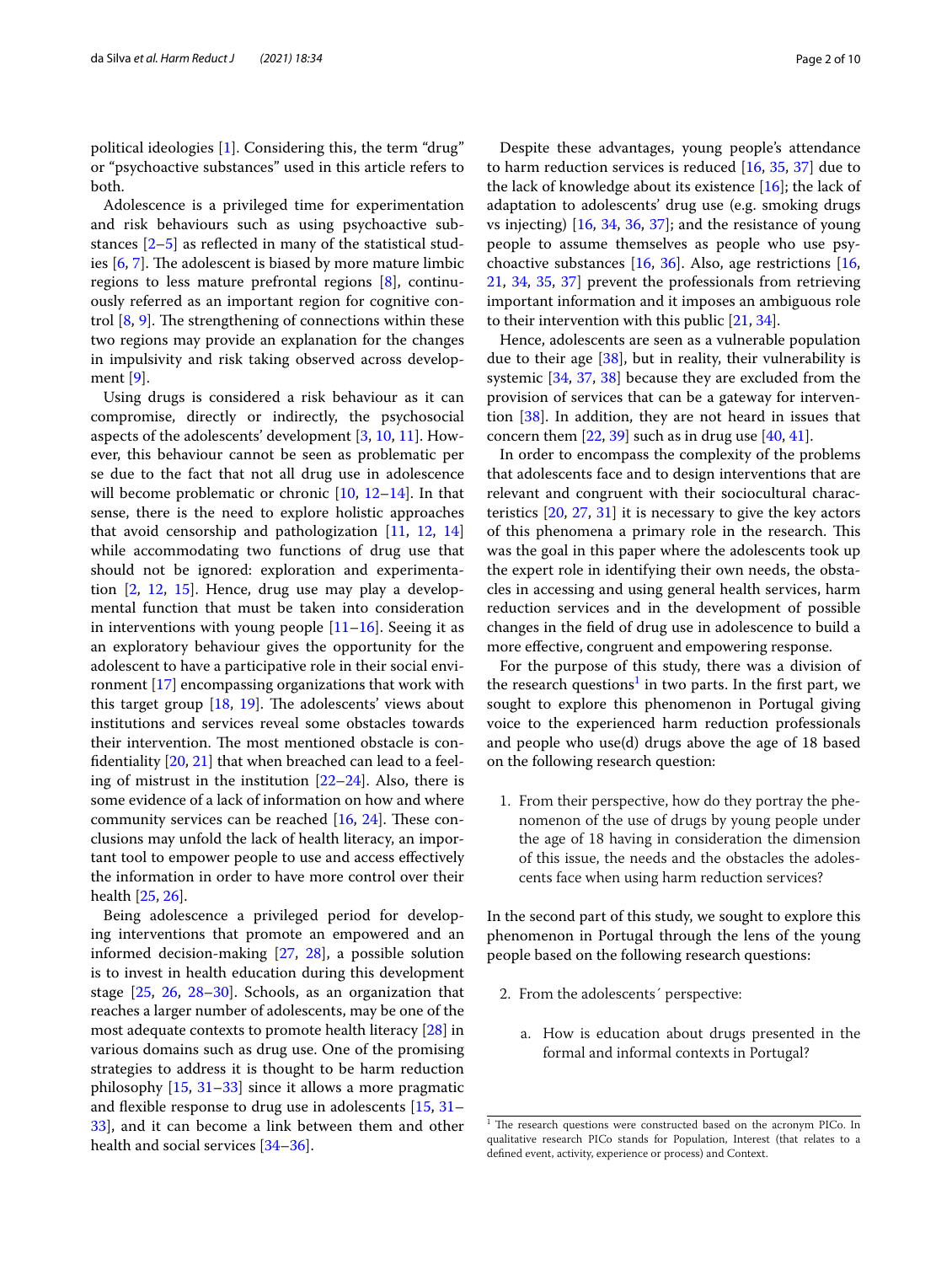- b. How could their needs when using drugs under the age of 18 be answered?
- c. What is their vision about the services and institutions that they had some contact with?
- 3. From the adolescents' perspective, what is the relevance of the harm reduction philosophy for the young people who use drugs and how can this be adapted to be an interventional response for this target group?

## **Method**

# **Methodology**

When exploring this phenomenon, a gap was found in the literature: only few studies give emphasis to the perspective of the young people about issues that concern them and their insights for the alteration, improvement and development of interventions. Hence, this study undertakes a qualitative focus that promotes a thick and rich description of the individual perspectives, experiences and meanings, highlighting the existence of multiple realities that emerge according to the various contexts of experience of the individuals [[42–](#page-9-14)[44\]](#page-9-15). Also, this methodology allows the research to give voice to people in more vulnerable positions such as adolescents who used drugs under the age of 18 [[44](#page-9-15)].

## **Data collection—instruments and methods**

The study was conducted at two different moments in time. In the frst part of the study and with the intention of responding to the frst research question, an online questionnaire and two focus groups were the selected instruments. The online questionnaire was chosen in order to retrieve some information about the use of drugs in adolescents through the perspective and the work experience of the harm reduction teams.<sup>[2](#page-2-0)</sup> On the other hand, the focal group was chosen due to its capacity to assess various perspectives about the same phenomenon through the interaction and discussion of the various participants [\[43](#page-9-16)].

The second part of the study used semi-structured interviews and another online questionnaire. These two instruments had the goal to retrieve information for the other two research questions that focus on the perspective of the adolescents. The online questionnaire was chosen due to the pandemic situation that prevented the researchers to be physically present to conduct the interviews on this sensible topic. Moreover, this instrument served as a connection between the participants and the researcher to hold the interviews by telephone. Although there were only two interviews collected, the data provided allow us to contextualize and triangulate the material from the other sources.

## **Participants: recruitment and characteristics**

This study comprised of different sample recruitment. In relation to the online questionnaire for the harm reduction teams, this was sent to all of them through SICAD (General Directorate for Intervention on Addictive Behaviours and Dependencies), a national organisation responsible for the coordination of all harm reduction teams. From 36 projects, 26 of those responded. Regarding the focus groups, the sampling was purposive in order to select the participants on the basis they will provide meaningful information  $[43, 44]$  $[43, 44]$  $[43, 44]$ . There was a focus group in the north of the country and another in the centre. The one conducted in the north was composed of two technicians with decision-making competence in the context of addictive behaviours, two people who use(d) drugs older than 18 and three harm reduction professionals. The focus group in the centre was constituted of one technician with decision-making competence in the context of addictive behaviours, four people who use(d) drugs older than 18 and two harm reduction professionals.

Lastly, the sample for the other online questionnaire was, initially, a convenience sample because adolescents who use drugs are hard to reach [\[43,](#page-9-16) [44](#page-9-15)]. Afterwards, it was used the snowballing technique where the sample was built through the initial participants enabling a total of 143 participants. The mean age was 20.88 and 67.8% of the participants were female. Also, 46.2% of the participants used drugs before the age of 18 with a higher prevalence being male (60%). The two interviews derived from the online questionnaire. One of the interviewees was a male aged 18, and the other one was a female aged 21. The inclusion criteria for the online questionnaire was aged 18–25 years old and for the interviews was aged 18–25 years and the use of drugs before the age of 18. The ethical and legal specificity of our country does not allow the participation of young people below the age of 18 without the parental authorization, and being drug use a sensitive and hidden behaviour, it was decided to do a retrospective study.

#### **Analyses**

In relation to the quantitative data obtained in the online questionnaires, it was only conducted a descriptive analysis using SPSS. At the same time, the qualitative data that resulted from all the methods and instruments were analysed based on the Thematic Analysis of Braun

<span id="page-2-0"></span><sup>&</sup>lt;sup>2</sup> Harm reduction teams are multidisciplinary teams with the goal to promote harm reduction strategies by intervening in the public space where drug use is experienced as a social problem.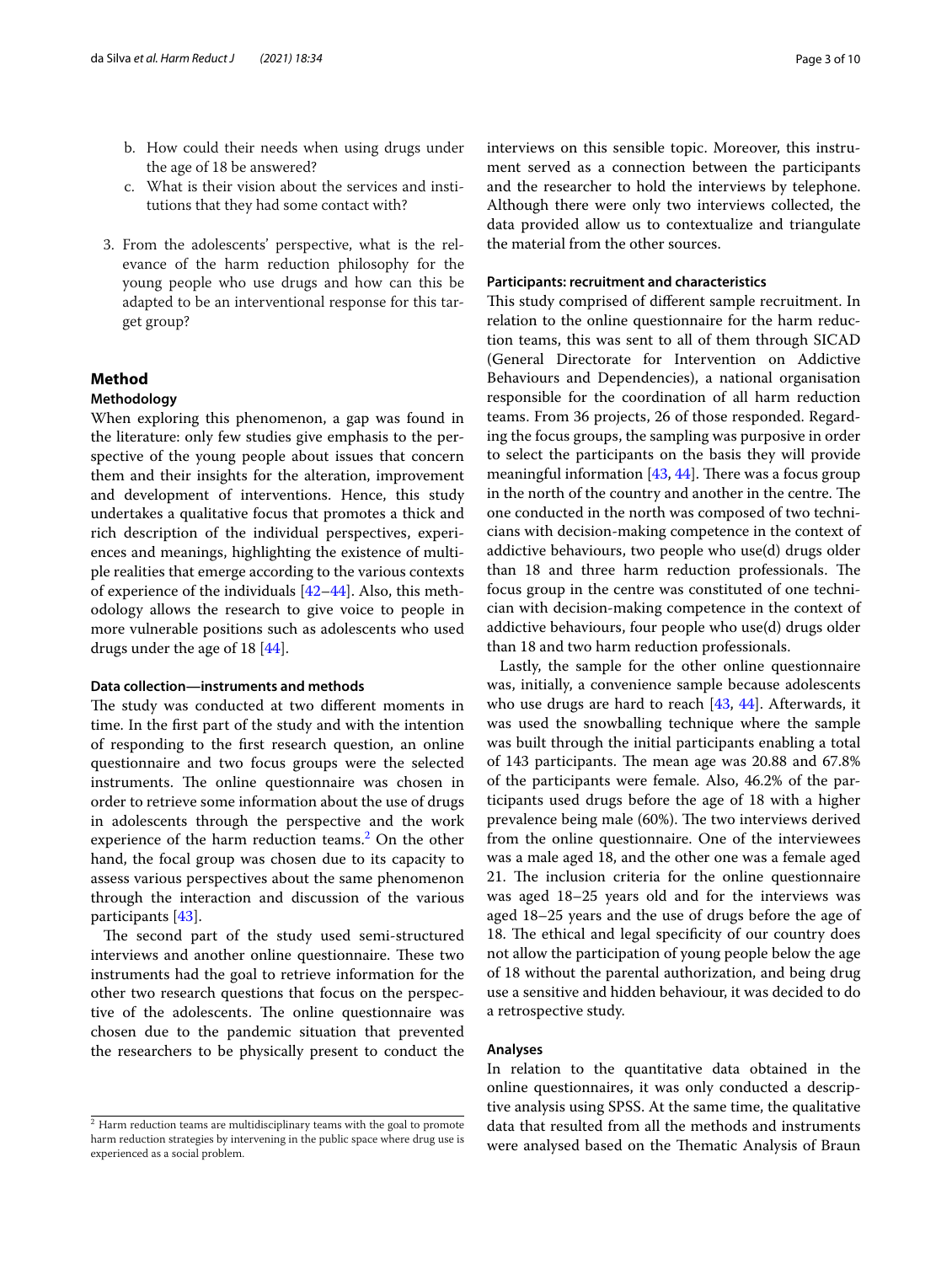and Clarke  $[43, 45]$  $[43, 45]$  $[43, 45]$  $[43, 45]$ . This qualitative analytic method has the goal to identify, analyse and report patterns (named themes) within the data  $[43, 45]$  $[43, 45]$  $[43, 45]$ . The first step of the analysis was the familiarization with the data through the transcription and reading of all the verbal data. Then the second phase involved the production of the initial codes through a semantic and inductive analysis. This means that all verbal data relevant to the research questions were coded without any previous framework. Ultimately, the codes were sorted out into themes and sub-themes. The themes capture a pattern that is important for answering the research questions, and the sub-themes give structure to those previous [[43,](#page-9-16) [45](#page-9-17)].

#### **Results**

# **Drug education**

The school context was the most stated (65%) as a context that offered drug education followed by television (58%), friends  $(53.8%)$  and family  $(49%)$ . The most addressed topics in school were the consequences when using drugs (98.7%), the dependency (89.3%) and the efects (55.3%). By contrast, the least addressed topics were the precautions to take when using drugs (20%) and information about services that adolescents could access (38.7%).

In relation to the qualitative analyses, in this section, two themes emerged: *The use of drugs as something undesirable; education about drugs as a tool to literacy*. The first theme is divided into two sub-themes. The most important one in this section has a relation to education—*Drug education as a tool for dissuasion*. Of the 143 adolescents that responded to the online questionnaire, 38 emphasized that drug education should focus or reinforce the negative aspects of drug use ("The impact that the use of drugs has in the personal and social life of the users  $(...)$  the health effects, the disadvantages" Q134). Five of these participants suggested that the contact with people who use(d) drugs for dissuasion ("People that used drugs (…) to really inform students about the compulsive use of a drug" Q77; "Ex-drug addicts, addicts (…) for the danger message to be received with greater attention" Q121).

On the other hand, in the second theme, the participants had a diferent position in relation to the role of education on this issue. One of the sub-themes, *transmission of information*, 49 adolescents stated that drug education should include some information that goes beyond the consequences (e.g. what are drugs, the legal framework in Portugal, what kind of support exists) ("what is drug, what is its origin (...)" Q64; "The effects, what to do if the experience goes wrong" Q73). Also, 18 of these participants underlined the need for a *promotion of a safer use* as stated by the following participant:

*"In addition to introducing students to the universe of psychoactive substances, addressing risks, the infuence of social contexts and that the line between responsible consumption and improper consumption is tenuous and can depend on each person, as well as for the same person under diferent circumstances. Above all, it should be focused on preparing teenagers who want to experiment, by providing them with the best and most impartial information possible and educating them for responsible drug use." (Q61)*

Another sub-theme is the *relevance of someone with experience in the topic.* Some of the participants  $(n=37)$  value the role that someone with direct experience with drugs has in facilitating the sessions about drug education ("real cases revealed by frst hand are more appealing"  $Q45$ ). The close relationship with the audience or being young are two aspects pointed out by one of the participants:

*"(…) Imagine, if I go to them [adolescents] and say: "I was born in Matosinhos, in a good house with a*  pool and without police around". They will think: *"that rich boy, so dumb". However, if I say: "I was born in [poor neighbourhood of Porto], I sold drugs*  in another [poor neighbourhood of Porto]". They *will look at me and be more receptive." (P1)*

Inside this sub-theme, professionals also emerge as people with experience. However, their role in drug education is more ambivalent. While 28 of the participants point out the importance of professionals (e.g. doctors, psychologists, police) as promoters of drug education, four of the participants have a diferent vision about their capability to reach the students. The police intervention is seen as intimidating ("it is facilitated by the police most of the time and this intimidates people to ask questions" Q143; "(…) you are not going to ask how to use drugs to the police" P2). Also the teachers' intervention is seen as contradictory to the students' experience ("The teachers' perspective tends to not inform the students' ' Q70; "It does not make sense for a teacher who has never used drugs to talk about something that they don't know").

The other two sub-themes are related to *the role of school* and *the role of family.* In a spontaneous way, 15 adolescents pointed out school as a context for the promotion of drug education and 10 of them said "it should be in the school curriculum" (Q109). Two participants underlined the importance of the family stating that there should exist some form of "education for the parents so that they can raise awareness for the adolescents" (Q20).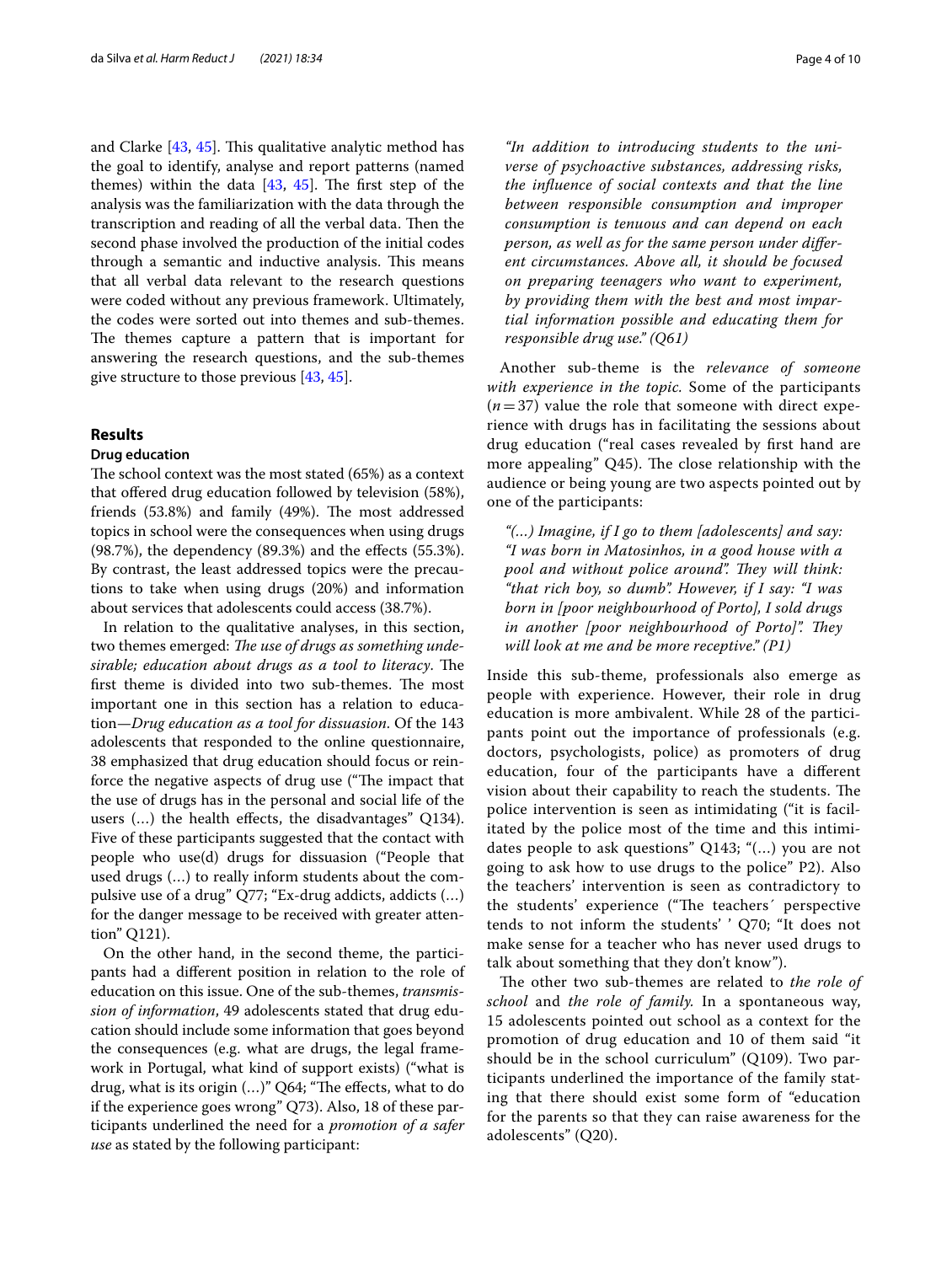#### **Support for adolescents who use drugs**

Of the 143 young people who answered the online questionnaire, 46.2% used some psychoactive substance before the age of 18. However, only one claimed to have attended a service due to their drug use and only 12 of the 133 participants that had used some psychoactive substance knew of any service for drug use in adolescence.

The qualitative theme that emerged was *the perceptions of the adolescents about the need for support when using drugs*, and it has five sub-themes. The first one is *no need for support*. Almost half of the questionnaire participants who had used SPA (*n*=25) and one participant of the interview, reported that they did not need any kind of support. Some of the reasons they pointed out were: an experimental act  $(n=5)$ , the absence of difficulties or needs  $(n=4)$  and sporadic  $(n=5)$  or controlled  $(n=2)$ drug use ("Using drugs does not mean that I have had some kind of need or difficulty". Q39).

In the following two sub-themes there is a focus on the type of need identifed: *need for information* and *need for confdentiality in medical intervention*. Regarding the frst, about 12 young people in the questionnaire and one of the interviewed participants reported that they needed more information. Four of these participants referred to school as a vehicle for its transmission ("In school, they should have talked openly about drug use, without being so prejudiced against those who experience it" (Q24)). Still, two participants pointed out that information should be transmitted by someone with experience:

*"I wish I had that example that I gave you. We were in the room and having a drug user or someone who could explain it well. Because (...) having a teacher saying that you are going to get cancer and some other things; you are not interested." P1.*

In relation to the second mentioned sub-theme, this emerged from the two interviews. Both participants mentioned the fear to look for help in emergency situations ("Most of the adolescents stay in hospital too long due to lack of communication with doctors" P1; "They [adolescents] don't go [looking for help] due to the fear that parents will know" P2).

The last sub-theme is *support from the informal network*. The support of friends  $(n=7)$  and family  $(n=6)$ was considered very important or because it existed or because of the need for it to be present when they started using drugs. While in friends, support is related to the knowledge they could offer, in the case of the family it is related to the need for openness to communication:

*"I think that in many families, drugs are a taboo. Tis, as in my case, creates a barrier of communication with those who are closest to us and who can*  *often help us more easily. The lack of people of my age who, at the time, were aware and called me to reality, was also a factor that I would have liked to change since they are the people that I would more easily hear and understand. " Q113*

## **Data idiosyncrasies**

One theme that emerged only in interviews is *the characterization of police intervention*. The first interviewed participant spontaneously referred to police intervention as negative and violent:

*"There is a very ugly intervention by the police. Imagine we have adolescents using drugs as canna*bis. The police go there and start to apprehend the *drug and beat on us. What the police should do is to go there and say: "come here, do you know how bad this is?". They should try to set an example. Nobody is going anywhere with violence and threats. (...) they don't even earn 5% of people's confdence. If there was more talk and less aggression, they would win more." E1*

The second participant characterized it as something variable and dependent on the agent, but she also referred to some violent episodes.

The last theme, *the vulnerability spectrum*, emerged from the analysis of the focus groups and one of the interviews. The association of the use of drugs with other problems (e.g. poverty, drug trafficking) leads to differences in the typology of drug use among adolescents ("I started selling cannabis at the age of  $14$ . (...) Then I moved on to cocaine and heroin trafficking  $(...)$  I was 16 years old…"P1):

*"When we place in the equation poverty, marginality, social exclusion and other deviant behaviours, we have a completely diferent reality compared when these aspects aren´t in the equation." FG27*

# **Harm reduction services**

In total, 17 of the 143 adolescents claimed to know harm reduction services, but only one claimed to have attended one before adulthood. More than half of the participants considered harm reduction services as a very useful interventional response (52.5%). In relation to the professional's perspective, only three teams out of 23 considered that the presence of minors is greater than 0% (between 1 and 25%).

In turn, with regard to the analysis of qualitative data*, the use of drugs as something undesirable* as a theme has already been mentioned previously, but the sub-theme to highlight in this section is the perception of *harm*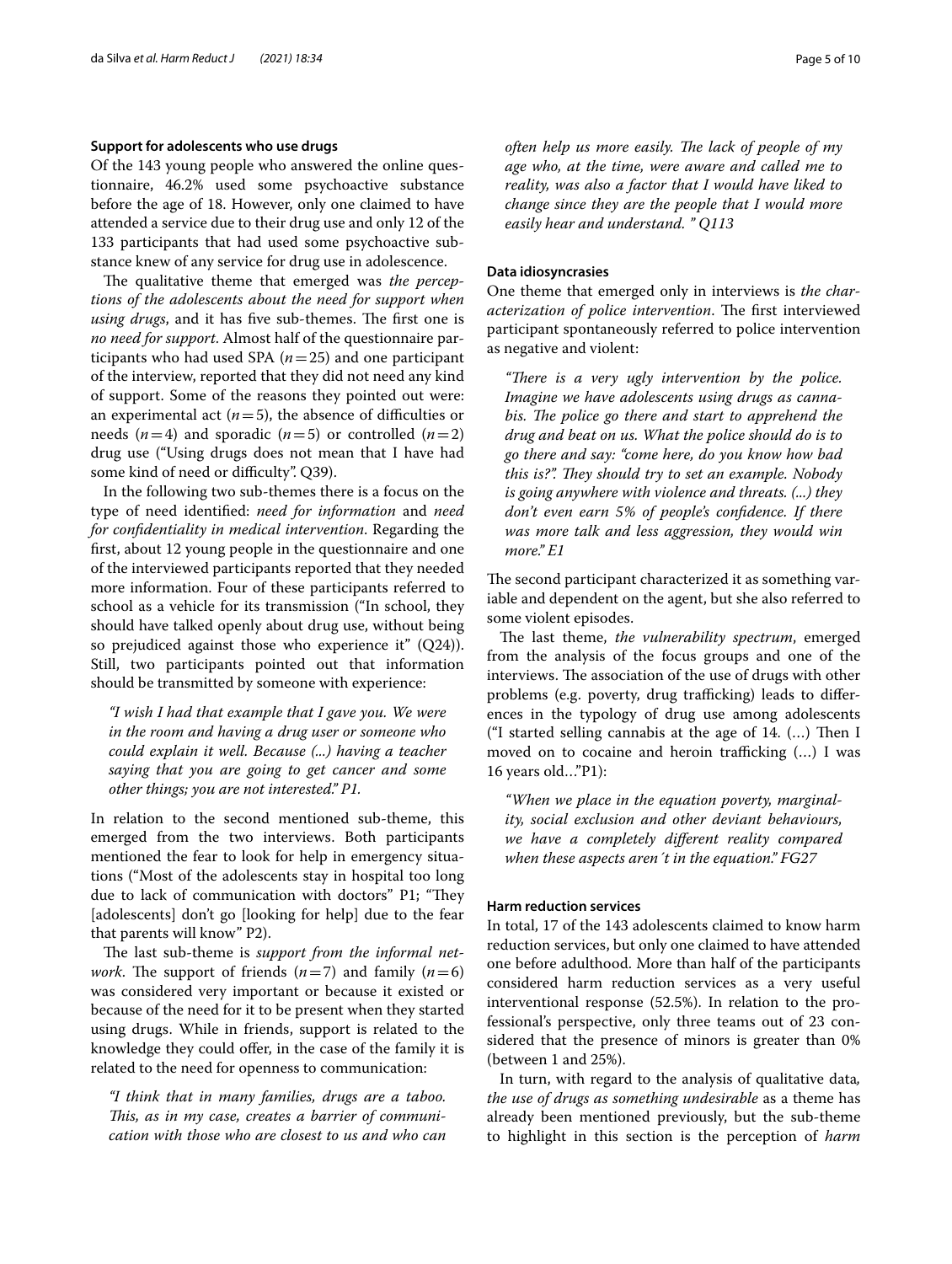*reduction as a useless answer to the problem* under study. One of the reasons for its uselessness is pointed out by one of the technicians in the focus group. He emphasizes harm reduction as an assistive response:

*"(…) I have some difculty in realizing today, at this moment, that there is an urge to fnd solutions for adolescents in terms of harm reduction. (…) We should look for other types of responses and only then can we think about those that are more or less normalized for the adult population" FG21*

Another reason presented by 12 of the adolescents who answered the questionnaire is that the focus of the intervention should be to eradicate drug use, especially in those under 18, making this service not a recommended one ("(…) the existence of these services seems to assume that drug use is something that should be considered normal and perpetuated in society"Q117).

On the other hand, *the usefulness of harm reduction services* for this specifc issue also emerged from the data. Regarding the sub-theme *promotion of the transmission of information for safer drug use*, 25 adolescents indicated this potential ("It could be useful for young people who don't know how to use drugs. (…) Especially because it is natural for young people who start experimenting to have doubts." Q61; "This service would better educate adolescents below 18 on this topic as it would really help rather than focus so much on creating fear of the consequences, which happens too much, in my view." Q70; "[talking about one harm reduction service] "There was a stand to test drugs and the ladies had lollipops (…) they stayed there talking to people, they had little pamphlets and things like that. It was the friendliest intervention I ever saw because the professionals were younger, and the sweets are a good way to start an interaction" P2).

Another theme that emerged was the *absence of minors in the harm reduction teams*. *Stigma as a barrier* is one of the sub themes ("(…) there is also a… stereotype, an idea about the vans. Because the vans are for hangovers" FG22; "I looked at it and thought "if I go there … if someone sees me … I'm going to go through that.". I never wanted to go because that to me was already… if someone saw me, I was going to be considered a drug addict." E1).

The last sub-theme, *lack of knowledge about how to act*, arises from one of the harm reduction professionals who mentions "(…) we are in a very big ethical dilemma, right? What do we do with these people? They are less than 18  $(...)$  do we give support or don't?" (FG11). This opinion is reinforced by the other professionals in the same focus group who highlight the need for official indications in order to answer this dilemma ("At least some indication from SICAD about what to do in these situations. Not supporting is not an option" FG11).

#### **Harm reduction and its applicability**

The last theme is *harm reduction as a philosophy and not just a service*. This theme is subdivided into two subthemes that aim to structure the suggestions listed. The frst sub-theme is *the extension of harm reduction intervention*. There is a need to change the standard model of intervention mentioned by one of the professionals in the feld:

"(...) The model we have of intervention is a model *made in the image of what was thought to be our typical client, isn't it? White male, middle class, drug user (…) all the research that I am seeing points to the need to deconstruct this model (…) deconstruct this to understand how, within a universal model, we can fnd specifcities for men, women, older drug users, younger drug users" FG27*

Also within this sub-theme, one participant referred the application of this philosophy to alcohol use and one of the interviewees stressed the need to adapt existing responses to the constraints of being less than 18 years old: "you have to take into account all the things that entails not being 18 years old such as living with your parents, having school schedules, not going out so easily, not wanting your parents to know you went into an alcoholic coma last Friday." (E2).

The other sub-theme is the diversification of the appli*cation of harm reduction to diferent contexts*. In total, 25 of the young people who answered the questionnaire and one of the interviewees referred to school as a context for applying this philosophy and four referred the application of this through an intervention in the informal network.

# **Discussion**

In order to facilitate the reading and comprehension of the previous section, the discussion is organised into three topics associated with the research question as demonstrated in Table [1.](#page-6-0)

# **The needs of the young people who use drugs and their view about the existing services**

In congruence with the literature, the lack of access to institutions may be due to the lack of knowledge about them [[16](#page-8-13), [24\]](#page-8-20) as demonstrated in the data where few participants refer to any known service.

On the other hand, many of the young people surveyed claimed to have not felt any need for support. The characterization of drug use as "controlled" or "sporadic" does not allow them to identify themselves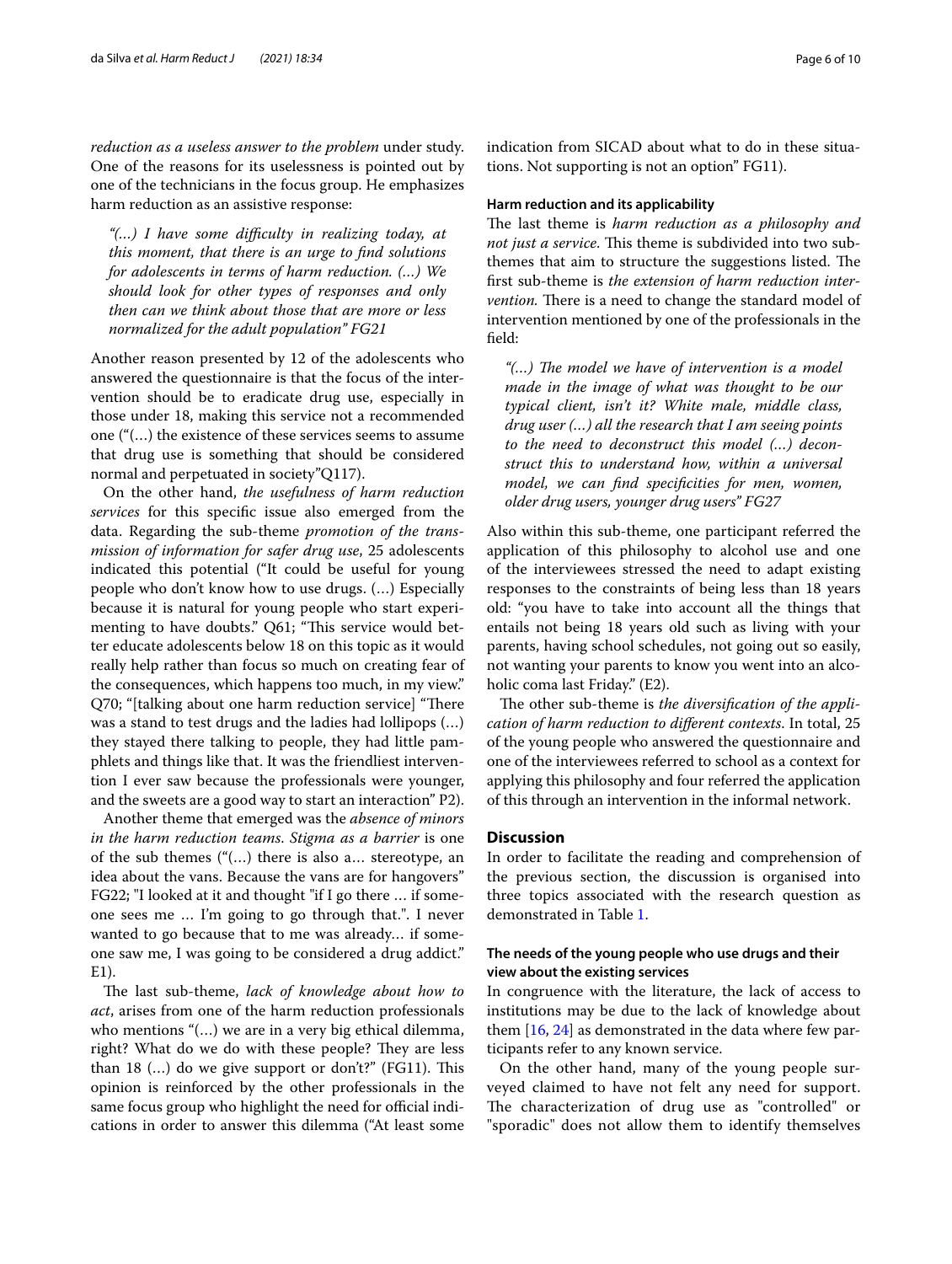| Topics of the discussion                                                                     | Goal of each research question                                                                                                                                                             | Connection with the theme and subthemes of the thematic analyse                      |                                                                                        |
|----------------------------------------------------------------------------------------------|--------------------------------------------------------------------------------------------------------------------------------------------------------------------------------------------|--------------------------------------------------------------------------------------|----------------------------------------------------------------------------------------|
| The needs of the young people<br>who use drugs and their view<br>about the existing services | 2b-Youngster's perspective about<br>how their need should have<br>answered                                                                                                                 | The perceptions of the adolescents<br>about the need for support when<br>using drugs | No need for support                                                                    |
|                                                                                              |                                                                                                                                                                                            |                                                                                      | Need for information                                                                   |
|                                                                                              |                                                                                                                                                                                            |                                                                                      | Need for confidentiality in medical<br>intervention                                    |
|                                                                                              |                                                                                                                                                                                            |                                                                                      | Support from the informal network                                                      |
|                                                                                              |                                                                                                                                                                                            | The vulnerability spectrum                                                           |                                                                                        |
| The importance of education about 2a-Youngster's perspective about<br>drugs                  | education about drugs in formal<br>and informal contexts                                                                                                                                   | The use of drugs as something<br>undesirable                                         | Drug education as a tool for dis-<br>suasion                                           |
|                                                                                              |                                                                                                                                                                                            | Education about drugs as a tool to<br>literacy                                       | Transmission of information                                                            |
|                                                                                              |                                                                                                                                                                                            |                                                                                      | Relevance of someone with experi-<br>ence in the topic                                 |
|                                                                                              |                                                                                                                                                                                            |                                                                                      | The role of school                                                                     |
|                                                                                              |                                                                                                                                                                                            |                                                                                      | The role of family                                                                     |
|                                                                                              | 2c-Youngster's perspective a out<br>their vision about services and<br>institutions                                                                                                        | The characterization of police<br>intervention                                       |                                                                                        |
| Harm reduction-its potential                                                                 | 1. The perspective of Harm Reduc-<br>tion Professionals about: the<br>dimension, the needs and the<br>obstacles that adolescents' drug<br>users face when using harm<br>reduction services | Harm reduction as a useless answer –<br>to the problem                               |                                                                                        |
|                                                                                              |                                                                                                                                                                                            | Absence of minors in the harm<br>reduction teams                                     | Stigma as a barrier                                                                    |
|                                                                                              |                                                                                                                                                                                            |                                                                                      | Lack of knowledge about how to act                                                     |
|                                                                                              | 3-The relevance of Harm Reduc-<br>tion philosophy                                                                                                                                          | The usefulness of harm reduction<br>services                                         | Promotion of the transmission of<br>information for safer drug use                     |
|                                                                                              |                                                                                                                                                                                            | Harm reduction as a philosophy<br>and not just a service                             | The extension of harm reduction<br>intervention                                        |
|                                                                                              |                                                                                                                                                                                            |                                                                                      | The diversification of the applica-<br>tion of harm reduction to different<br>contexts |

<span id="page-6-0"></span>**Table 1** Association between the research questions, the themes and the topics of the discussion

as drug users transforming the services that addressed this problem as irrelevant to them [[16,](#page-8-13) [36\]](#page-9-7).

Furthermore, the view of services with the function of providing support seems to be interpreted by some of the adolescents with a unique focus—solving problems directly related to drug use. The potential for other purposes that services have is not observed in the young people's perspectives. However, most adolescents identifed the need for information, revealing a reduced focus of the current interventions in the empowerment of decision-making, which is based on the acquisition of information [[25,](#page-8-21) [26\]](#page-9-0).

Another need that arose in the interviews with young people who have used drugs under the age of 18 is confidentiality in medical interventions. The fear of nonconfdentiality, an aspect also highlighted in the literature [[22,](#page-8-19) [24\]](#page-8-20), may be an obstacle for seeking services, particularly in situations of discomfort.

Finally, the informal network is seen as an important source of support when it is present and necessary when it is absent. Both friends and family appear as a source to transmit knowledge and enhance dialogue. Thus, the exclusive focus on the individual and on individual intervention is insufficient  $[39, 40]$  $[39, 40]$  $[39, 40]$  $[39, 40]$ . There seems to be a pertinence of intervening in informal networks to empower them with important tools to meet the needs of young people who use drugs.

## **The importance of education about drugs**

The school is the most referenced context for drug education by young people, followed by family and friends, gaining the informal network again prominent in the data.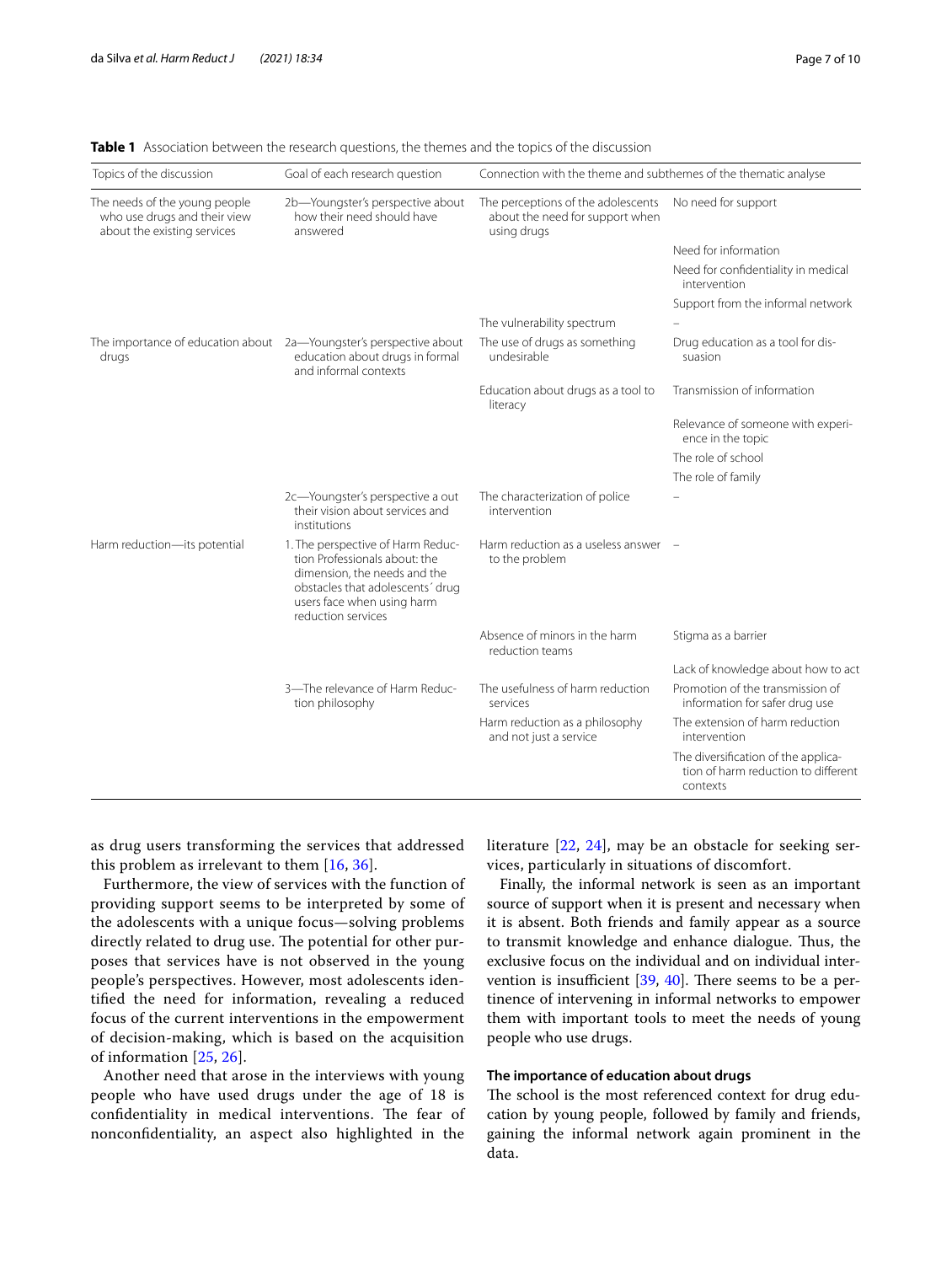One of the interviewees referred to the students' low receptivity in drug education contexts, pointing out the interlocutor as one of the reasons. In this study it emerged the contrasting views of young people in relation to the professionals who run school sessions. The perspectives that view the professionals as facilitators suggest that for these young people, authority presents itself as a relevant source for obtaining safe information. This may be related to the nonuse of drugs before the age of 18. On the contrary, the use of psychoactive substances before the age of 18 may be one of the reasons why some adolescents do not recognize the usefulness of the information transmitted by these same professionals. In this perspective, the role of a peer, someone with personal experience on the topic or close to the age of the target audience, emerges as a relevant fgure in drug education.

Finally, these school sessions are marked by a strong focus on consequences, which demonstrates that drug education continues with an approach that emphasises prevention and abstinence [\[13,](#page-8-22) [15](#page-8-12), [31](#page-9-4), [37](#page-9-9), [38](#page-9-10)] despite its inefectiveness being continuously proven [[15,](#page-8-12) [31,](#page-9-4) [33\]](#page-9-5). If this is the actual focus on drug education, the need for information referred to in the previous point and identifed by most of the participants may suggest that they seek other types of information. This draws attention to the importance of youth involvement in the development of the topics addressed in the school sessions.

One of the advantages of this study is the fact that it took into account the perspectives of young people, whether or not they used drugs before the age of 18. This has allowed personal refections on the phenomenon, namely the focus that drug education should have. While a group of adolescents consider that it should be used as a deterrent to the use of drugs, seen as something undesirable, another group advocates drug education as a tool for literacy, highlighting the promotion of safer drug use that can constitute the information that young people who use drugs need. As a result, discourses that focus on abstinence, despite being accepted by a segment of the youth population, isolate those who use(d) drugs and those who have a different personal perspective  $[32]$  $[32]$  $[32]$ . This conclusion highlights the need to tailor the interventions to the diverse experiences with drugs instead of interventions "one size fts all".

## **Harm reduction: its potential**

Few teams report the attendance of adolescents under the age of 18 as users of harm reduction services, something common according to the literature  $[16, 35, 37]$  $[16, 35, 37]$  $[16, 35, 37]$  $[16, 35, 37]$  $[16, 35, 37]$  $[16, 35, 37]$  $[16, 35, 37]$ . However, despite the long-standing existence of the harm reduction services, their intervention with this population is neither exact nor easy to defne, as it remains in legal limbo [\[21](#page-8-18), [34](#page-9-6)].

The stigma of going to a mobile harm reduction service and the lack of knowledge about this service [\[16](#page-8-13)] seems to be the two main reasons for the almost nonexistent presence of young people. Few adolescents reported knowing about this service, demonstrating that, even in recreational contexts, it may not be available or may not be reaching this group.

The capacity that harm reduction services have to be more than a support service, assuming itself as a philosophy, arises from the responses of the various participants and professionals. They highlight the need for harm reduction intervention to be more comprehensive and exceed what the typical model of intervention is and the typical drug user (e.g. male, middle aged with a problematic use of heroin and cocaine) [[16](#page-8-13), [34,](#page-9-6) [36](#page-9-7), [37](#page-9-9)].

In the perspective of young people, whether they know harm reduction services or not, this services philosophy can be applied in other contexts being school the most mentioned one. The need to increase the spectrum of knowledge of young people regarding drugs can be answered by the scaling-up of harm reduction interventions. Despite not being mentioned as widely as the previous one, the informal network is also identifed as a context to be taken into account in the dissemination of harm reduction principles allowing this network to be efectively and actively present for young people who use drugs when they are underage.

# **Conclusion**

Throughout this exploratory study, we seek to achieve a closer understanding of the interventional needs, the existing responses, as well as those that are necessary to create for adolescents who use drugs.

It should be noted that this study also has some limitations. The first to emphasize is the fact that it is a retrospective study, not allowing people under the age of 18 to be the participants. On the other hand, although the questionnaire involves open questions, the qualitative dimension did not have the desired and necessary depth to understand the individual narratives. Although extending the questionnaire to any young person between 18 and 25 years old has brought advantages and new views of the phenomenon, the needs of young people who use drugs under 18 are diferent from those who do not use them. In fact, we consider that a more detailed exploration of this same phenomenon would be pertinent, in order to obtain the perception of young people under the age of 18 who use drugs in relation to the aspects developed in this research.

Therefore, the issue under analysis does not end with this document, but it is possible to point out relevant conclusions to be deepened and developed in future investigations and projects. In general, this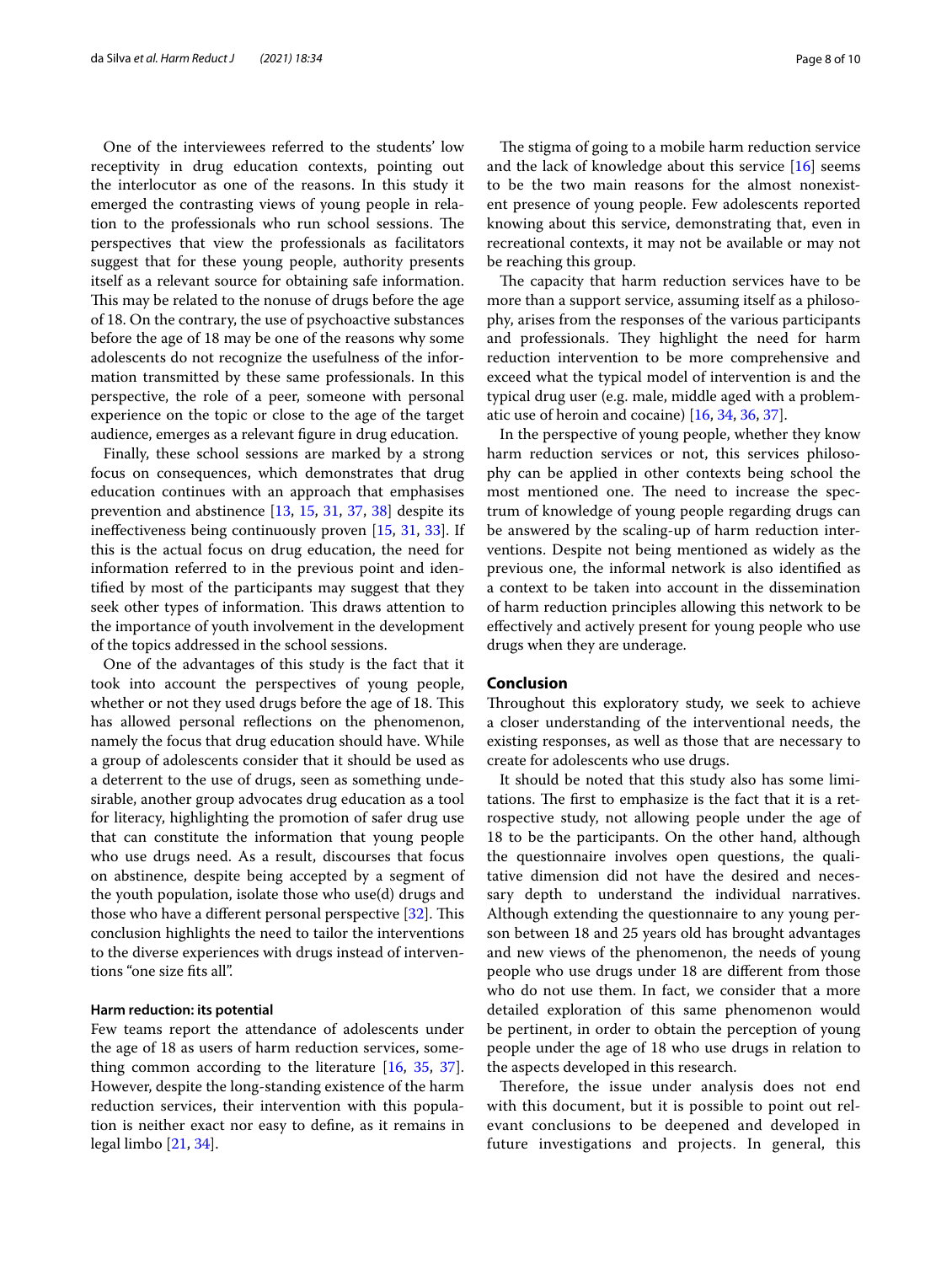investigation, by covering all adolescents, independently if they have used or not used drugs under the age of 18, allowed us to verify that there is a spectrum of the type of users and their drug use [\[46](#page-9-19), [47](#page-9-20)] which makes each young person's vulnerability distinct.

There are young people who will not use drugs before the age of 18, others where this use will not be accompanied by problems or that will have the necessary support. Others will present some problems and may have associated with the drug use, other social issues (e.g. poverty, social exclusion, drug trafficking) that add to the vulnerability of being under 18 and many other vulnerabilities derived from the diferent social circumstances in which they found themselves [[12,](#page-8-10) [31\]](#page-9-4).

Many dimensions of the phenomenon remained to be addressed, such as the diferences resulting from diverse social circumstances. However, it was a study that took the frst steps in identifying the vulnerabilities of being under 18 and using drugs [[34,](#page-9-6) [37,](#page-9-9) [38\]](#page-9-10). Empowering means giving knowledge, the greatest need listed by the majority of young people surveyed, and the school may be the starting point for an intervention based on the harm reduction philosophy in which young people emerge as receivers and deliverers by being elements of an informal network of other adolescents at the moment and in the future as adults.

#### **Acknowledgements**

The authors acknowledge the Helena Valente, Helena Carvalho, Ludmila Carapinha, Cristiana Vale Pires and SICAD (General Directorate for Intervention on Addictive Behaviours and Dependencies).

#### **Authors' contributions**

GS reviewed the literature and performed the data collection and analyses. All authors developed the study design, the data interpretation and approved the fnal manuscript.

#### **Funding**

This research project didn´t receive any funding.

#### **Availability of data and materials**

The datasets used and/or analysed during the current study are available from the corresponding author on reasonable request.

#### **Declarations**

#### **Ethics approval and consent to participate**

In order to safeguard the ethical and legal issues raised by conducting a study with these characteristics, we chose to do a retrospective study with young people between 18 and 25 years old. Furthermore, all instruments and methods used to collect the data were followed by an informed consent and the study was approved by the Ethical Commission of The Faculty of Psychology and Educational Sciences of the University of Porto. Additionally, in the results presentation, the reference to the participants is made using a code to ensure confdentiality.

#### **Consent for publication**

Consent for publication has been granted.

Received: 26 September 2020 Accepted: 5 March 2021 Published online: 17 March 2021

#### **References**

- <span id="page-8-0"></span>1. Global Commission on Drug Policy. Classifcation of Psychoactive Substances: When Science was left behind. 2019.
- <span id="page-8-1"></span>2. Chadi N, Bagley SM, Hadland SE. Addressing adolescents' and young adults' substance use disorders. Med Clin North Am. 2018;102(4):603–20.
- <span id="page-8-7"></span>3. Jessor R. Risk behavior in adolescence: a psychosocial framework for understanding and action. J Adolesc Health. 1991;12(8):597–605.
- 4. Real D, Vieira R. Psychoactive substance abuse in adolescence and social work in the school: a point a view from professionals and students in Castelo Branco, Portugal. Child Adolesc Soc Work J. 2019;36(3):329–35.
- <span id="page-8-2"></span>5. Riley M, Patterson V, Lane JC, Won KM, Ranalli L. The adolescent champion model: primary care becomes adolescent-centered via targeted quality improvement. J Pediatr. 2018;193(1):229–36.
- <span id="page-8-3"></span>6. SICAD. Relatório Anual 2017: A Situação do País em Matéria de Drogas e Toxicodependências. 2018.
- <span id="page-8-4"></span>7. UNODC. World Drug Report: Global Overview of Drug Demand and Supply. 2019.
- <span id="page-8-5"></span>8. Casey B, Jones R. Neurobiology of the adolescent brain and behavior: implications for substance use disorders. J Am Acad Child Adolesc Psychiatry. 2010;49:1189–201.
- <span id="page-8-6"></span>9. Coutlee CG, Huettel SA. The functional neuroanatomy of decision making: prefrontal control of thought and action. Brain Res. 2012;1428(1):3–12.
- <span id="page-8-8"></span>10. Jessor R. New perspectives on adolescent risk behavior. In: Jessor R, editor. New perspectives on adolescent risk behavior. Cambridge: Cambridge University Press; 1998. p. 1–10.
- <span id="page-8-9"></span>11. Zimmermann G, Carvalhosa MB, Sznitman GA, Van Petegem S, Baudat S, Darwiche J, et al. Conduites à risque à l'adolescence: Manifestations typiques de construction de l'identité ? Risk-taking behaviors in adolescence: components of identity building? Enfance. 2017;69(2):239–61.
- <span id="page-8-10"></span>12. Bonino S, Cattelino E, Ciairano S. Adolescents and risk: behavior, functions, and protective factors. Milão: Springer; 2005.
- <span id="page-8-22"></span>13. Whitehead D. In pursuit of pleasure: Health education as a means of facilitating the "health journey" of young people. Health Educ. 2005;105(3):213–27.
- <span id="page-8-11"></span>14. Midford R. Drug prevention programmes for young people: where have we been and where should we be going? Addiction. 2010;105(10):1688–95.
- <span id="page-8-12"></span>15. Erickson PG. Reducing the harm of adolescent substance use. Can Med Assoc. 1997;156(10):1397–9.
- <span id="page-8-13"></span>16. Krug A, Hildebrand M, Sun N. We don't need services: we have no problems: exploring the experiences of young people who inject drugs in accessing harm reduction services. J Int AIDS Soc. 2015;18(1):19442.
- <span id="page-8-14"></span>17. Michaud P, Weber MW, Namazova-Baranova L, Ambresin A. Improving the quality of care delivered to adolescents in Europe: a time to invest. Arch Dis Child. 2019;104(3):214–6.
- <span id="page-8-15"></span>18. Gruskin S, Plafker K, Smith-Estelle A. Understanding and responding to youth substance use: the contribution of a health and human rights framework. Am J Public Health. 2001;91(12):1954–63.
- <span id="page-8-16"></span>19. Ungar M, Liebenberg L, Landry N, Ikeda J. Caregivers, young people with complex needs, and multiple service providers: a study of triangulated relationships. Fam Process. 2012;51(2):193–206.
- <span id="page-8-17"></span>20. Conner B. "First, do no harm": legal guidelines for health programmes afecting adolescents aged 10–17 who sell sex or inject drugs. J Int AIDS Soc. 2015;18(1):78–84.
- <span id="page-8-18"></span>21. Busza J, Douthwaite M, Bani R, Scutelniciuc O, Preda M, Simic D. Injecting behaviour and service use among young injectors in Albania, Moldova, Romania and Serbia. Int J Drug Policy. 2013;24(5):423–31.
- <span id="page-8-19"></span>22. Ambresin A, Bennett K, Patton GC, Sanci LA, Sawyer SM. Assessment of youth-friendly health care: a systematic review of indicators drawn from young people's perspectives. J Adolesc Health. 2013;52(6):670–81.
- 23. Saberi P, Ming K, Dawson RC. What does it mean to be youth-friendly? Results from qualitative interviews with health care providers and clinic staff serving youth and young adults living with HIV. Adolesc Health Med Ther. 2018;9:65–75.
- <span id="page-8-20"></span>24. Tylee A, Haller D, Graham T, Churchill R, Sanci L. Youth-friendly primarycare services: How are we doing and what more needs to be done? Lancet. 2007;369(9572):1565–73.
- <span id="page-8-21"></span>25. Nutbeam D. Health literacy as a public health goal: A challenge for contemporary health education and communication strategies in the 21st century. Health Promot Int. 2000;15(3):259–67.